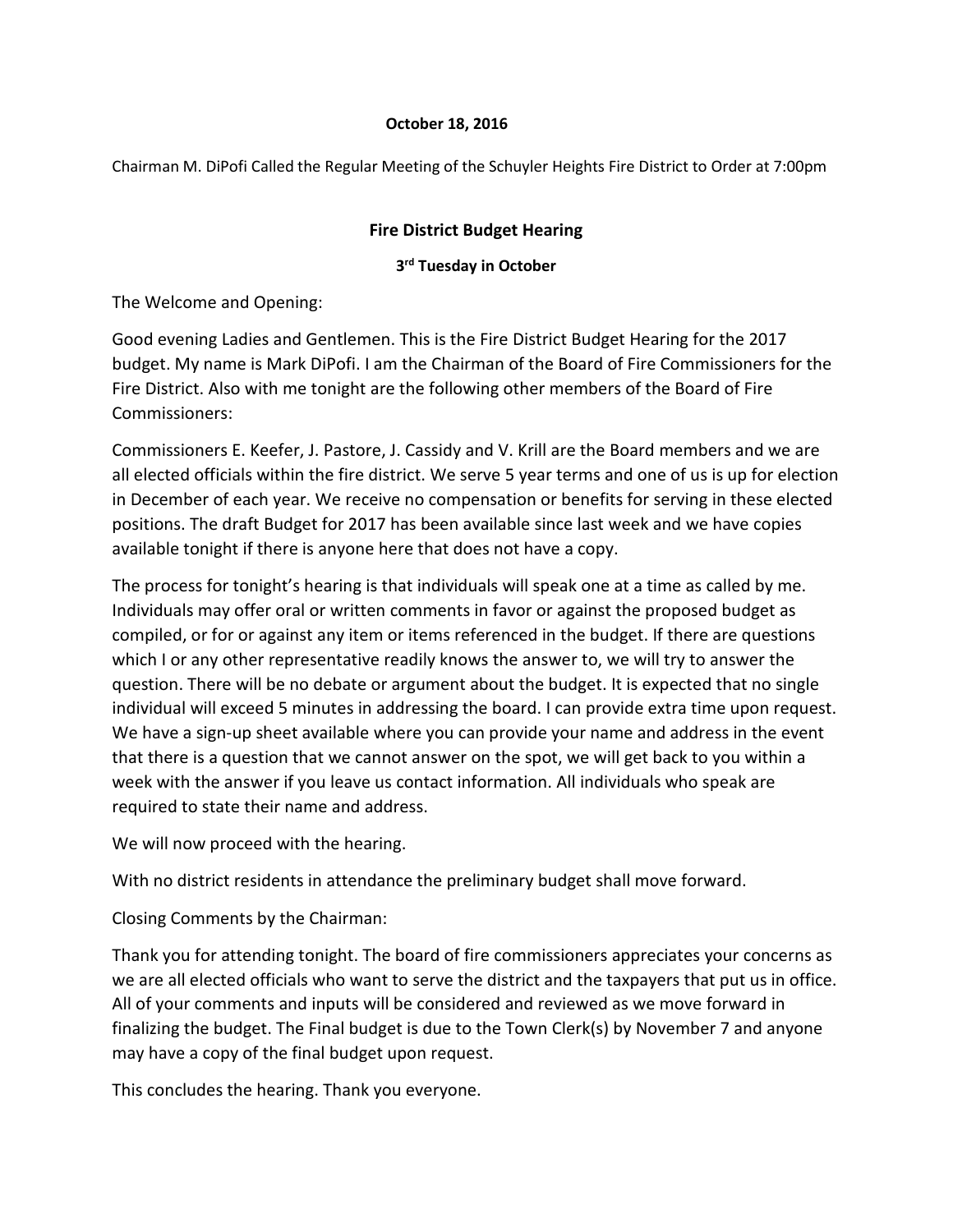"Motion by J. Cassidy, second by M. DiPofi; that the preliminary budget as filed with the Town Clerk is modified to reduce the allocation to the reserve fund by \$4,126 resulting in a tax levy of \$585,874 and with that change the final budget is approved and to be filed with the Town Clerks no later than November 7. The attorney and treasurer are directed to complete the required 2% cap reporting forms with the Comptroller prior to the filing of the final budget. Should the completion of that form indicate that the budget exceeds the 2% cap filing limit as shown on the form, the treasurer shall immediately report that fact to the Chairman who shall call a special meeting prior to November 4 to reconsider the budget and either modify it to comply with the limitation or approve an override of the limitation for the 2017 budget."

Roll call showed the following present: M. DiPofi, E. Keefer, V. Krill, J. Cassidy C. Bayly and Asst. Chief A. Fandl

A motion was made that the minutes of the last regular meeting were approved as printed by M. DiPofi and seconded by V. Krill and the motion carried.

|            | Yes | No Abstain Absent |   |
|------------|-----|-------------------|---|
| M. DiPofi  | x   |                   |   |
| F. Keefer  | x   |                   |   |
| V. Krill   | x   |                   |   |
| J. Pastore |     |                   | x |
| J. Cassidy | x   |                   |   |
|            |     |                   |   |

A motion was made to approve the payment of the bills pending verification by V. Krill and seconded by J. Cassidy carried.

|            | Yes. | No Abstain Absent |   |
|------------|------|-------------------|---|
| M. DiPofi  | x    |                   |   |
| F. Keefer  | x    |                   |   |
| V. Krill   | x    |                   |   |
| J. Pastore |      |                   | x |
| J. Cassidy | x    |                   |   |
|            |      |                   |   |

# **PROJECT 849 1st Street Watervliet, NY 12189**

## **C.T. Male:**

## **Report from Rich Campagnola:**

See report enclose.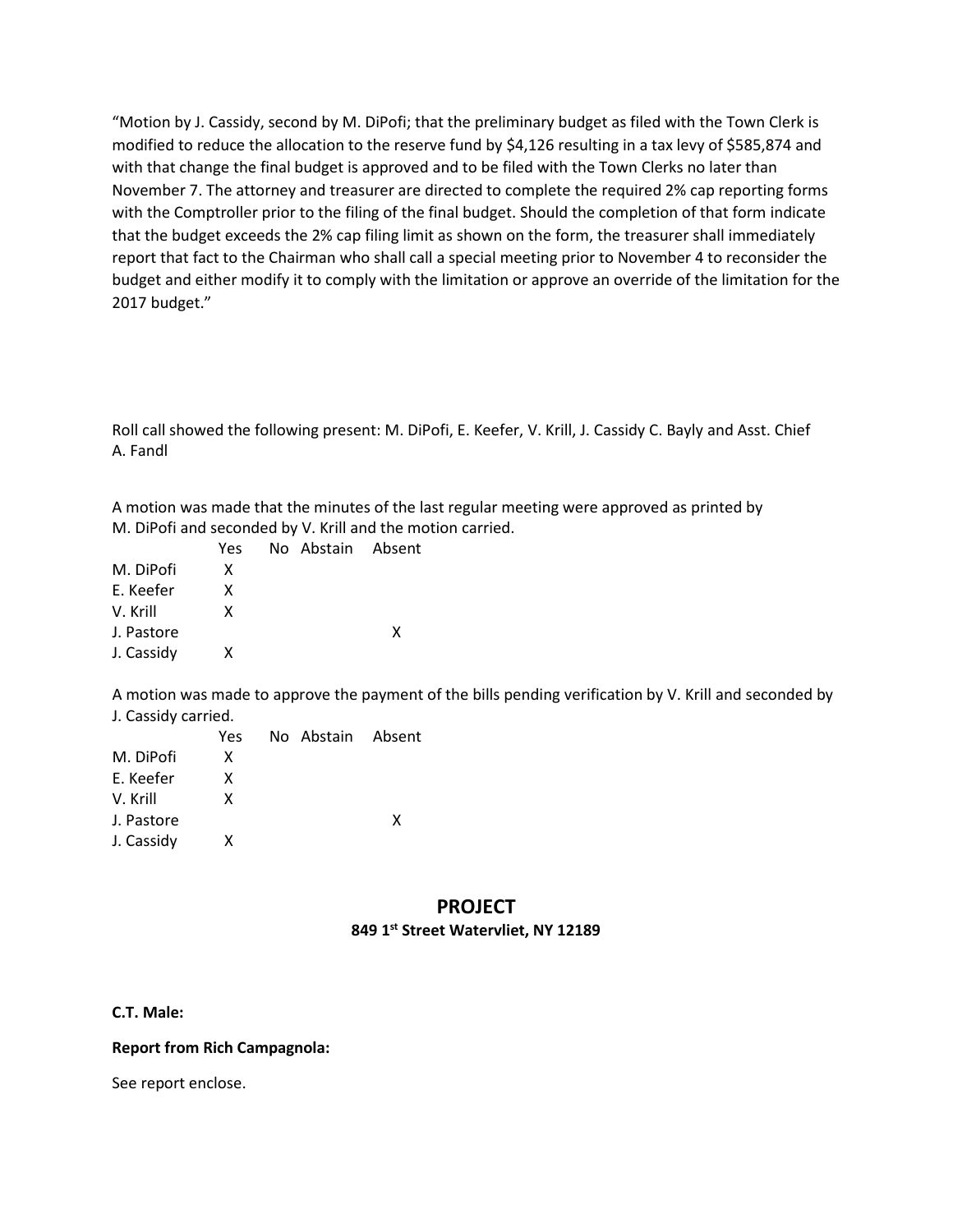# **NEW BUSINESS**

I received a quote for a new monitor to replace the broken one on our security system cameras the cost is \$286 this would match the one we have right now.

A motion was made by M. DiPofi seconded by V. Krill to purchase a new monitor carried

|            | Yes. | No Abstain Absent |   |
|------------|------|-------------------|---|
| M. DiPofi  | x    |                   |   |
| F. Keefer  | x    |                   |   |
| V. Krill   | x    |                   |   |
| J. Pastore |      |                   | x |
| J. Cassidy | x    |                   |   |
|            |      |                   |   |

A motion made by V. Krill to move November's meeting from the 23<sup>rd</sup> which is Thanksgiving Eve to the week before which is the 16<sup>th</sup> seconded by M. DiPofi carried

|            | Yes |  | No Abstain Absent |
|------------|-----|--|-------------------|
| M. DiPofi  | x   |  |                   |
| E. Keefer  | x   |  |                   |
| V. Krill   | x   |  |                   |
| J. Pastore |     |  | x                 |
| J. Cassidy | x   |  |                   |

# **CHIEF'S REPORT**

#### **See enclose report given by 1st Asst. Chief A. Fandl:**

I would like to order these items that I have quotes for.

- 1. Mooremedical for defibrillation pads for \$1108.10
- 2. MES for tool adapter and valve assembly for \$3786.20
- 3. MES for hordes, gloves and mask bags for \$1988
- 4. MES for masks for \$4278
- 5. MES for gear for \$12,904

A motion was made by M. DiPofi all items including all four sets of gear which includes D. DiPofi replacement here seconded by V. Krill carried

|            | Yes | No Abstain Absent |   |
|------------|-----|-------------------|---|
| M. DiPofi  | x   |                   |   |
| E. Keefer  | x   |                   |   |
| V. Krill   | x   |                   |   |
| J. Pastore |     |                   | x |
| J. Cassidy | x   |                   |   |

The Scott sigh system upgrade from MES for \$4780 will bring up next month.

The rear intake and other repairs on rescue eight are done.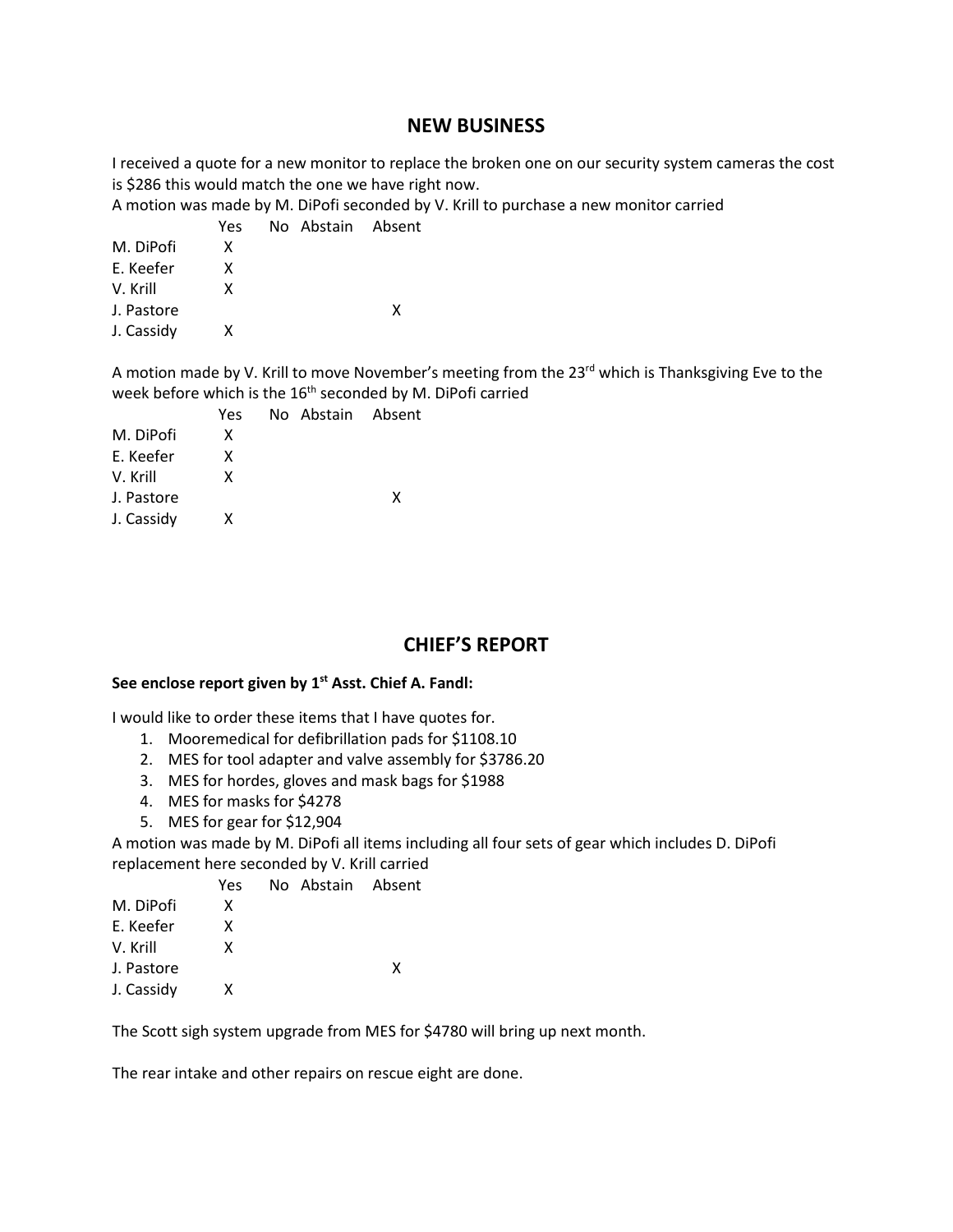I have no update on the UL testing on 442 pump test yet they have not got back to me, I would like to also to have Frank Ovitt do repairs the indicator lights the vehicle, he is questioning if the pump was put back together with the proper size piping and he will check that while he's doing repairs report back to us. This could be the problem with our pump test.

A motion was made V. Krill have Frank repair 442 seconded by J. Cassidy carried.

|            | Yes | No Abstain Absent |   |
|------------|-----|-------------------|---|
| M. DiPofi  | x   |                   |   |
| E. Keefer  | x   |                   |   |
| V. Krill   | x   |                   |   |
| J. Pastore |     |                   | x |
| J. Cassidy | x   |                   |   |
|            |     |                   |   |

I would like to order a wall mount computer holder for red alert in the back room for \$313.18 plus shipping.

A motion was made M. DiPofi to order the wall mount computer holder seconded by V. Krill carried.

| Yes |  |                   |
|-----|--|-------------------|
| x   |  |                   |
| x   |  |                   |
| X   |  |                   |
|     |  | x                 |
| x   |  |                   |
|     |  | No Abstain Absent |

# **REPORTS**

### **V. Krill:**

Nothing at this time

#### **J. Pastore:**

Absent

## **J. Cassidy:**

If we fine that the parts that was put in engine 442 was not as specked out, we should think about suing him.

#### **E. Keefer:**

Nothing at this time

## **M. DiPofi:**

Would everyone please keep an eye on the fence across the street someone knocked out some panels and we needed to call the fence people into repair have no idea how long they were out.

#### **C. Bayly:**

Nothing at this time

**J. Clark:** Absent